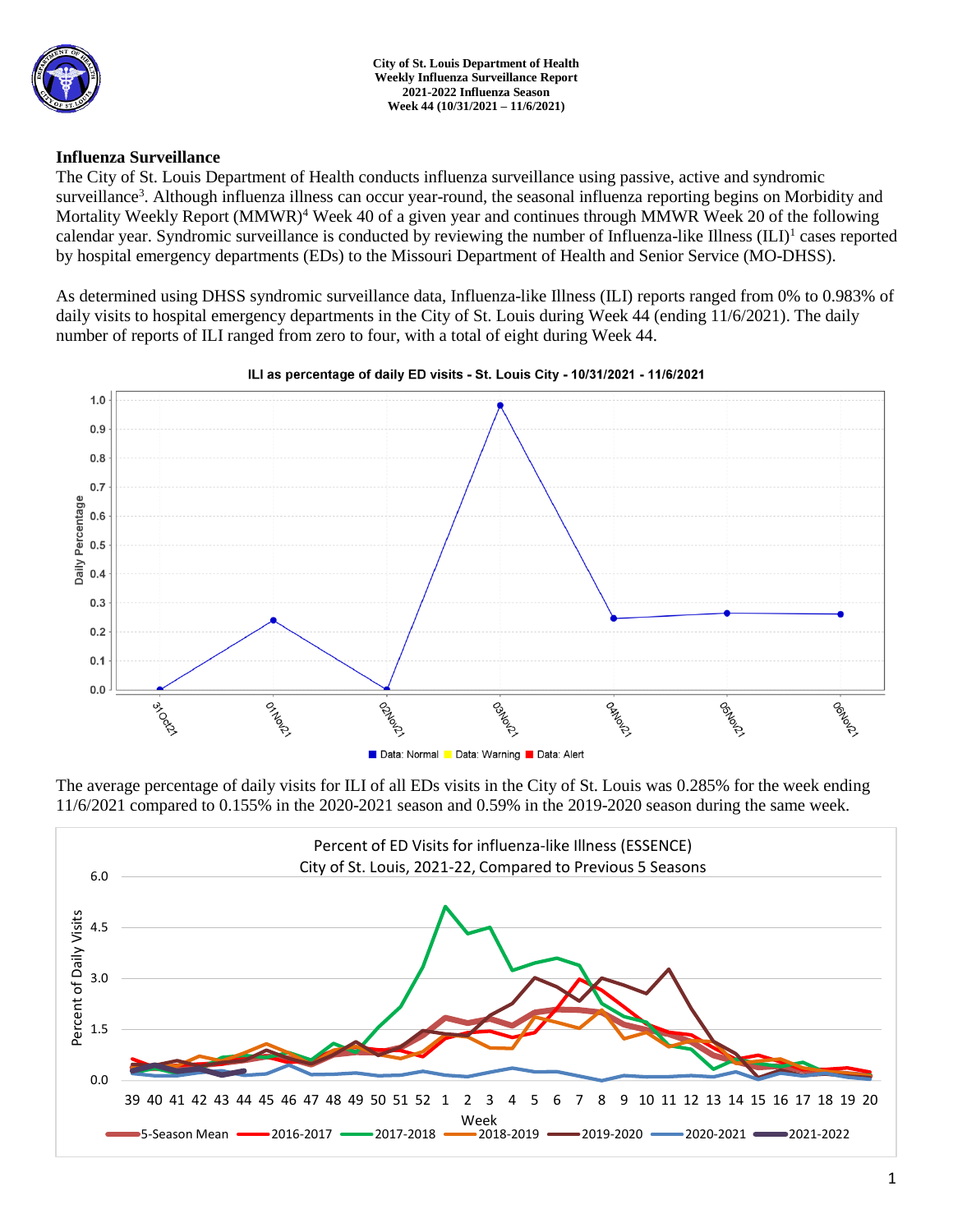

Passive surveillance is conducted through reporting of confirmed influenza cases<sup>2</sup> from various surveillance sites like hospitals, offices of healthcare providers, and laboratories. As of the current influenza season, for the week ending 11/6/2021, there has been one case of Influenza A and five cases of Influenza B for a total of six influenza cases in the City of St. Louis. Influenza A accounted for 17%, while influenza B accounted for 83% of total influenza cases. The data for the latest two weeks is provisional and is subject to change in the following weeks.

## **Table 1: Number of Influenza Cases by Influenza Type**

| Influenza Type              | Week 42<br>$(10/17/2021 -$<br>10/23/2021) | Week 43<br>$(10/24/2021 -$<br>10/30/2021) | Week 44<br>$(10/31/2021 -$<br>11/6/2021 | 2021-2022*<br>Season-to-Date | Percentage |  |
|-----------------------------|-------------------------------------------|-------------------------------------------|-----------------------------------------|------------------------------|------------|--|
| Influenza A                 |                                           |                                           |                                         |                              | 17%        |  |
| Influenza B                 |                                           |                                           |                                         |                              | 83%        |  |
| Influenza unknown / Untyped | 0                                         |                                           |                                         |                              | 0%         |  |
| <b>Total</b>                |                                           | 0                                         |                                         | D                            | 100%       |  |

# **Table 2: Number of Influenza Cases by Age Group**

| <b>Age Group</b> | Week 42<br>$(10/17/2021 -$<br>10/23/2021) | Week 43<br>$(10/24/2021 -$<br>10/30/2021) | Week 44<br>$(10/31/2021 -$<br>11/6/2021 | 2021-2022*<br>Season-to-Date | Percentage |
|------------------|-------------------------------------------|-------------------------------------------|-----------------------------------------|------------------------------|------------|
| 0 to 4 years     | 0                                         |                                           |                                         |                              | 17%        |
| 5 to 14 years    | 0                                         | 0                                         | 0                                       | 0                            | 0%         |
| 15 to 24 years   |                                           | 0                                         | 0                                       |                              | 17%        |
| 25 to 49 years   | 0                                         | 0                                         |                                         | 2                            | 33%        |
| 50 to 64 years   | 0                                         | 0                                         | 0                                       |                              | 17%        |
| 65+ years        | 0                                         | 0                                         | <sup>0</sup>                            |                              | 17%        |
| <b>Total</b>     |                                           | ŋ                                         | n                                       | 6                            | 100%       |

## **Table 3: Number of Influenza Cases by Age Group and Type**

For Cases Reported between 09/26/2021 and 11/6/2021

| <b>Age Group</b> | <b>Type A</b> |       | <b>Type B</b> |      | <b>Unknown Type</b> |   | <b>Total</b> |      |
|------------------|---------------|-------|---------------|------|---------------------|---|--------------|------|
|                  |               | %     | n             | %    | n                   | % | n            | %    |
| 0 to 4 years     |               | 100.0 |               | 0.0  |                     |   |              | 16.7 |
| 5 to 14 years    |               | 0.0   |               | 0.0  |                     |   |              | 0.0  |
| 15 to 24 years   |               | 0.0   |               | 20.0 |                     |   |              | 16.7 |
| 25 to 49 years   |               | 0.0   |               | 40.0 |                     |   |              | 33.3 |
| 50 to 64 years   |               | 0.0   |               | 20.0 |                     |   |              | 16.7 |
| 65+ years        |               | 0.0   |               | 20.0 |                     |   |              | 16.7 |
| Total            |               |       |               |      |                     |   |              |      |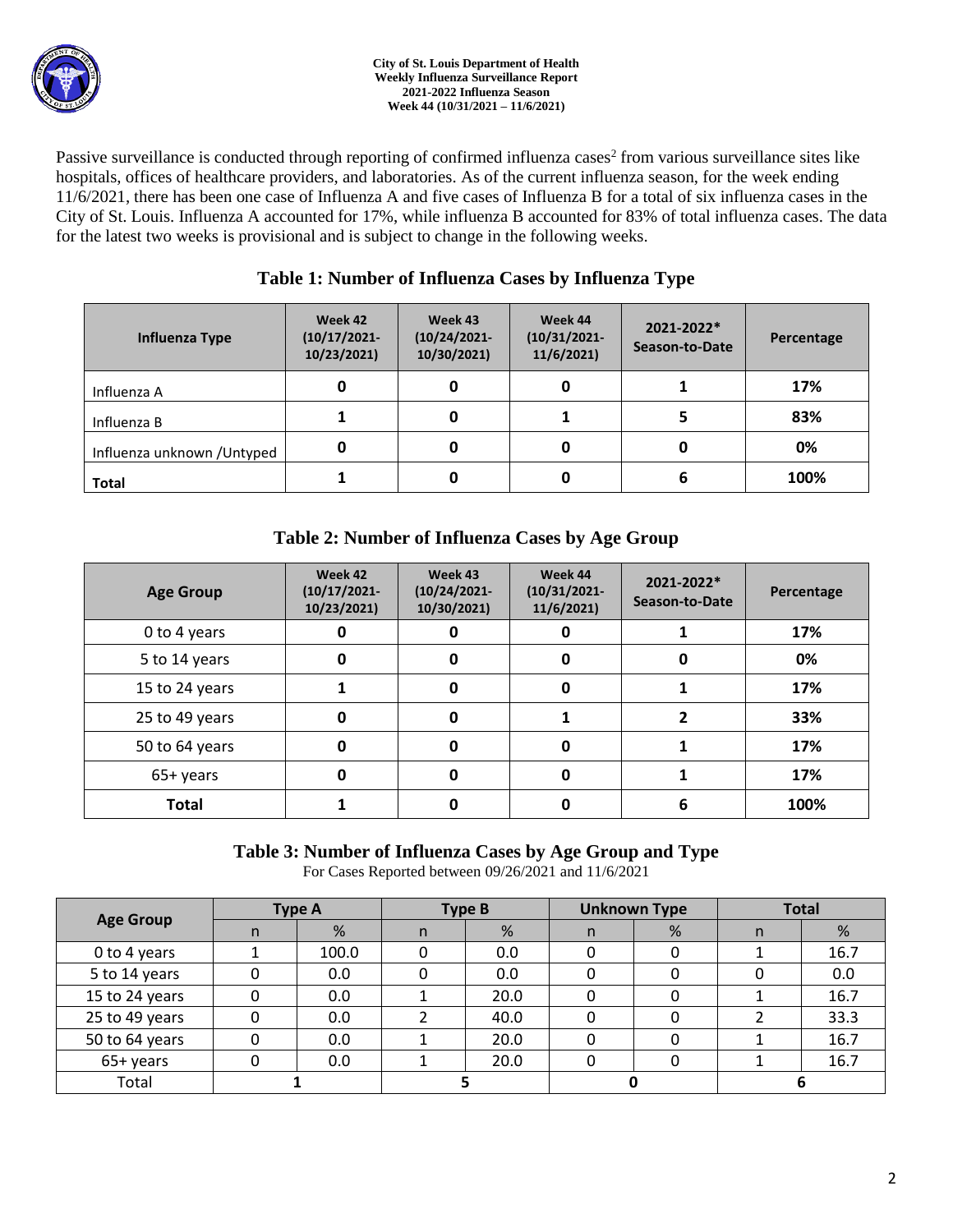

| <b>Previous</b><br><b>Seasons</b> | 2016-2017 | 2017-2018 | 2018-2019 | 2019-2020 | 2020-2021 | 2021-2022 | 5-Season<br><b>Mean</b> | 5-Season<br><b>Median</b> |
|-----------------------------------|-----------|-----------|-----------|-----------|-----------|-----------|-------------------------|---------------------------|
| Week 42                           |           |           |           |           |           |           |                         |                           |
| Week 43                           |           |           |           |           |           |           |                         |                           |
| Week 44                           |           | 18        |           |           |           |           |                         |                           |

## **Table 4: Weekly Counts of Influenza Cases Through Previous 5 Seasons**



### **City of St. Louis Influenza Outbreaks:**

During the week ending 11/6/2021, no influenza outbreaks have been reported to the City of St. Louis Department of Health.